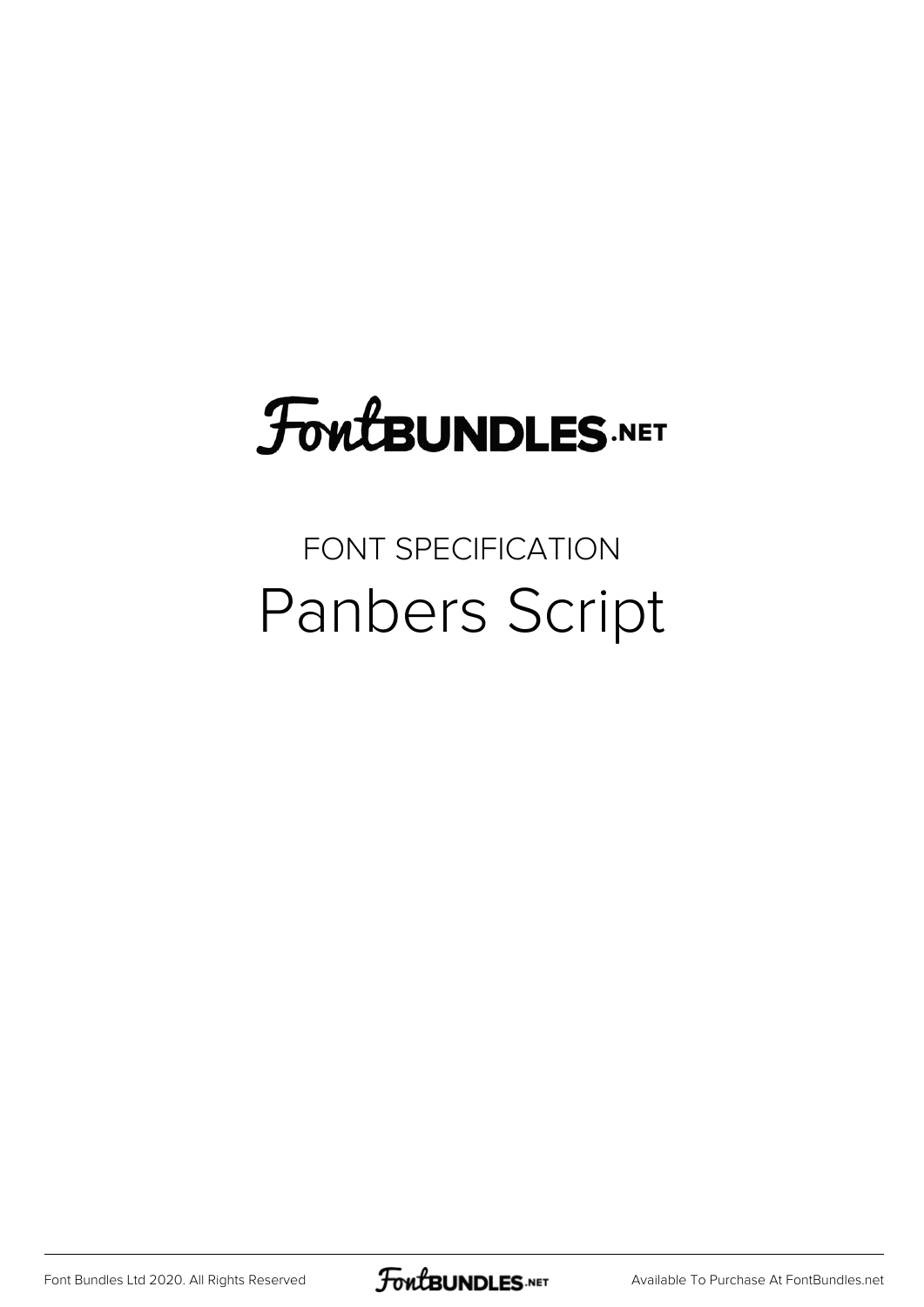## Panbers - Regular

**Uppercase Characters** 

ABCOEFG HIFKLINNO P

O Q STININO CONZ

Lowercase Characters

ab odet ghijklmnop grstuv w x y z

**Numbers** 

0723456789

Punctuation and Symbols

" #  $5 \frac{2}{6}$  & ' ( ) \* + , -<br>. = ? ^ / } " '

All Other Glyphs

A A A A A A A C E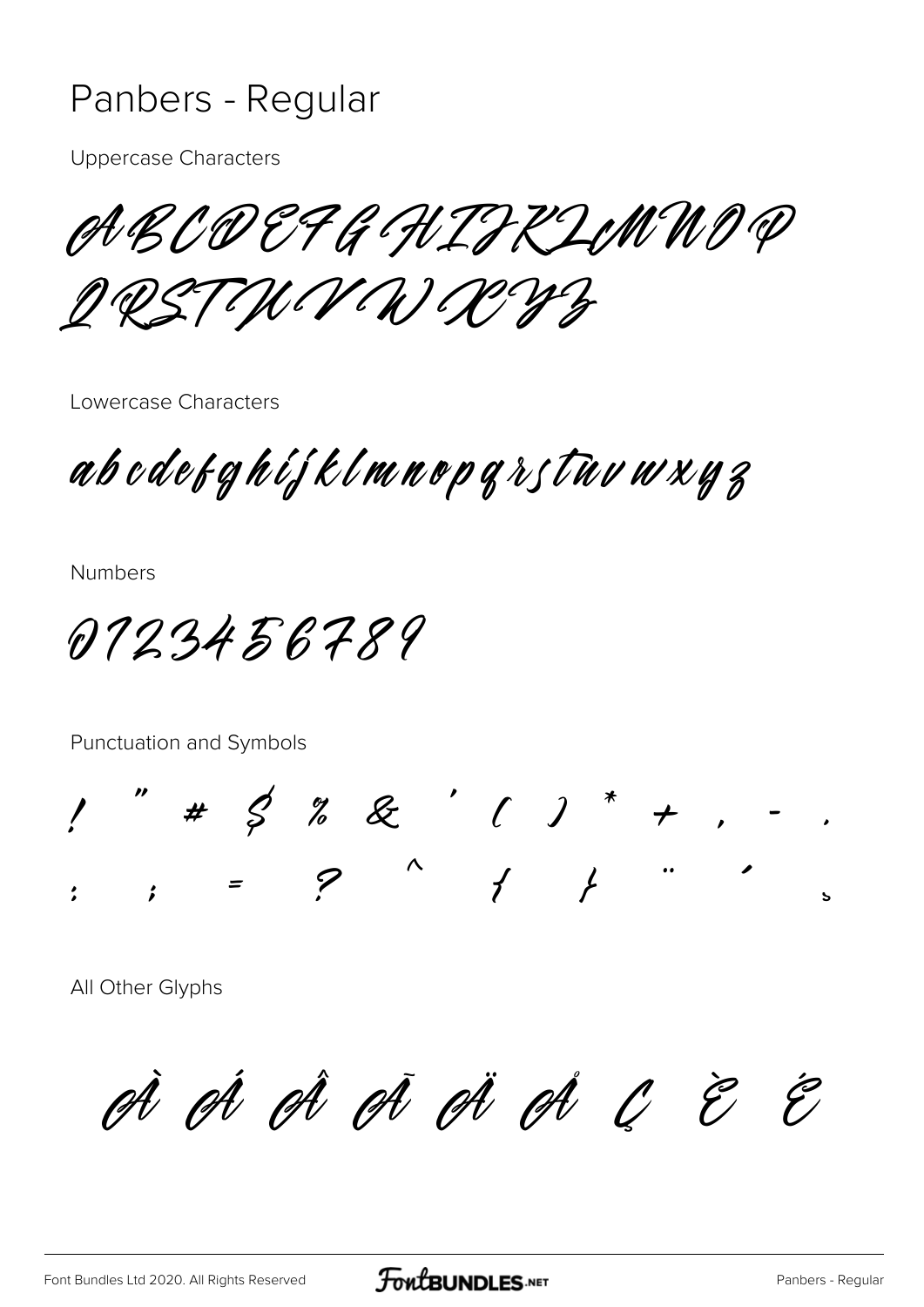È Ë T T T T D Ñ D Ö & Vi Vi Vi V  $\hat{\rho}$   $\hat{\rho}$  $\tilde{\mathscr{D}}$  $\hat{\mathscr{V}}$ â å Ù Ú Ü  $\tilde{\mathscr{A}}$  $\dot{\mathbf{\ell}}$  $\ell$  $\dot{\ell}$   $\acute{\ell}$   $\acute{\ell}$  $\acute{\ell}$  $\hat{\boldsymbol{\ell}}$  $\ddot{\ell}$  $\dot{\mathscr{O}}$  $\ddot{\ell}$  $\tilde{\mathbf{\ell}}$  $\boldsymbol{\acute{\ell}}$  $\hat{\mathscr{U}}$  $\tilde{\mathscr{P}}$  $\ddot{\ell}$ Ù Ú  $\hat{\pmb{\mathcal{U}}}$ Ü  $\mathscr{L}$  $421377$  $\check{z}$ Ú  $\pmb{\mathsf{f}}$  $\vee$  0  $\hat{\mathbf{A}}$  $\bigg)$  $a<sub>2</sub>$  $q$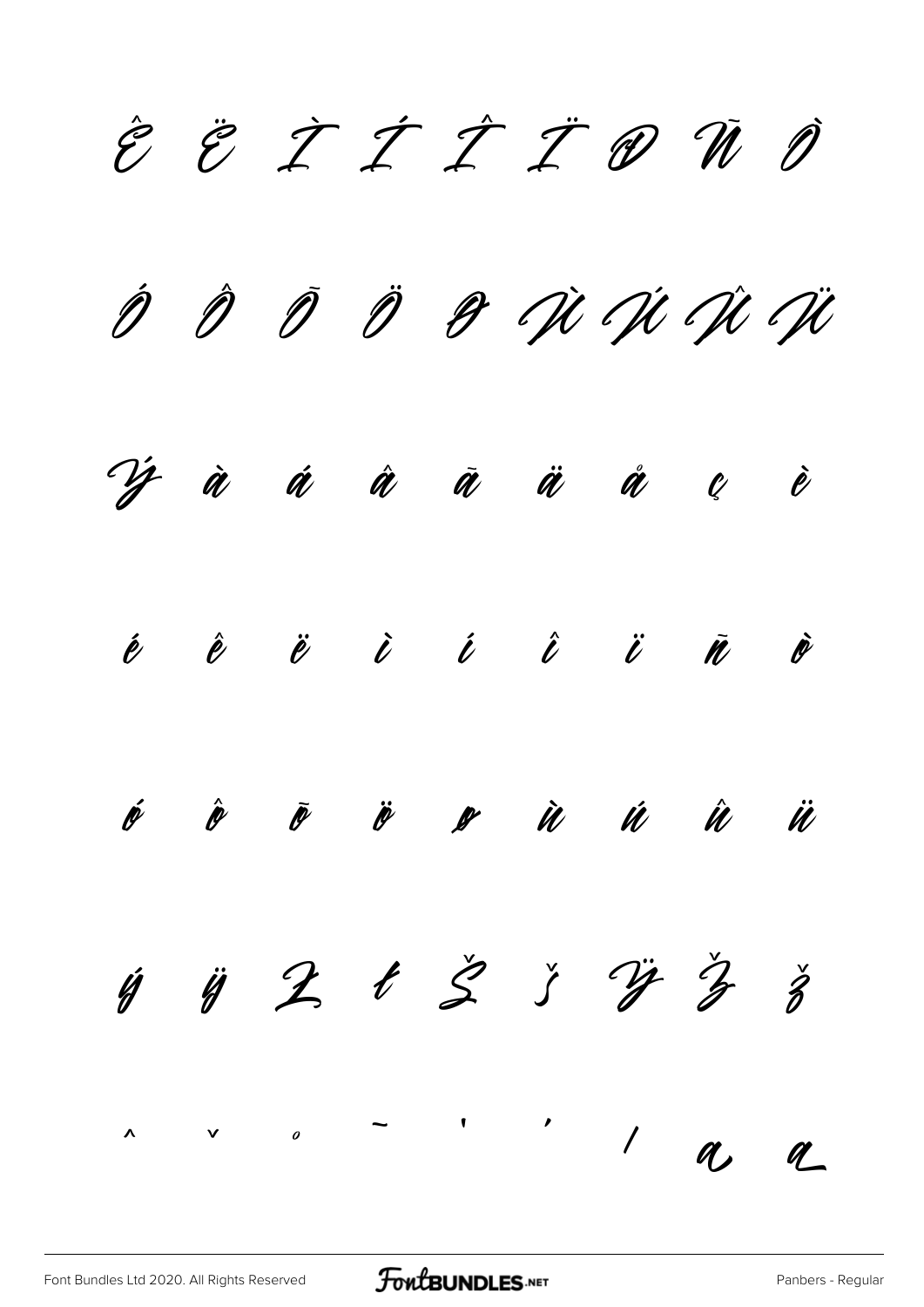